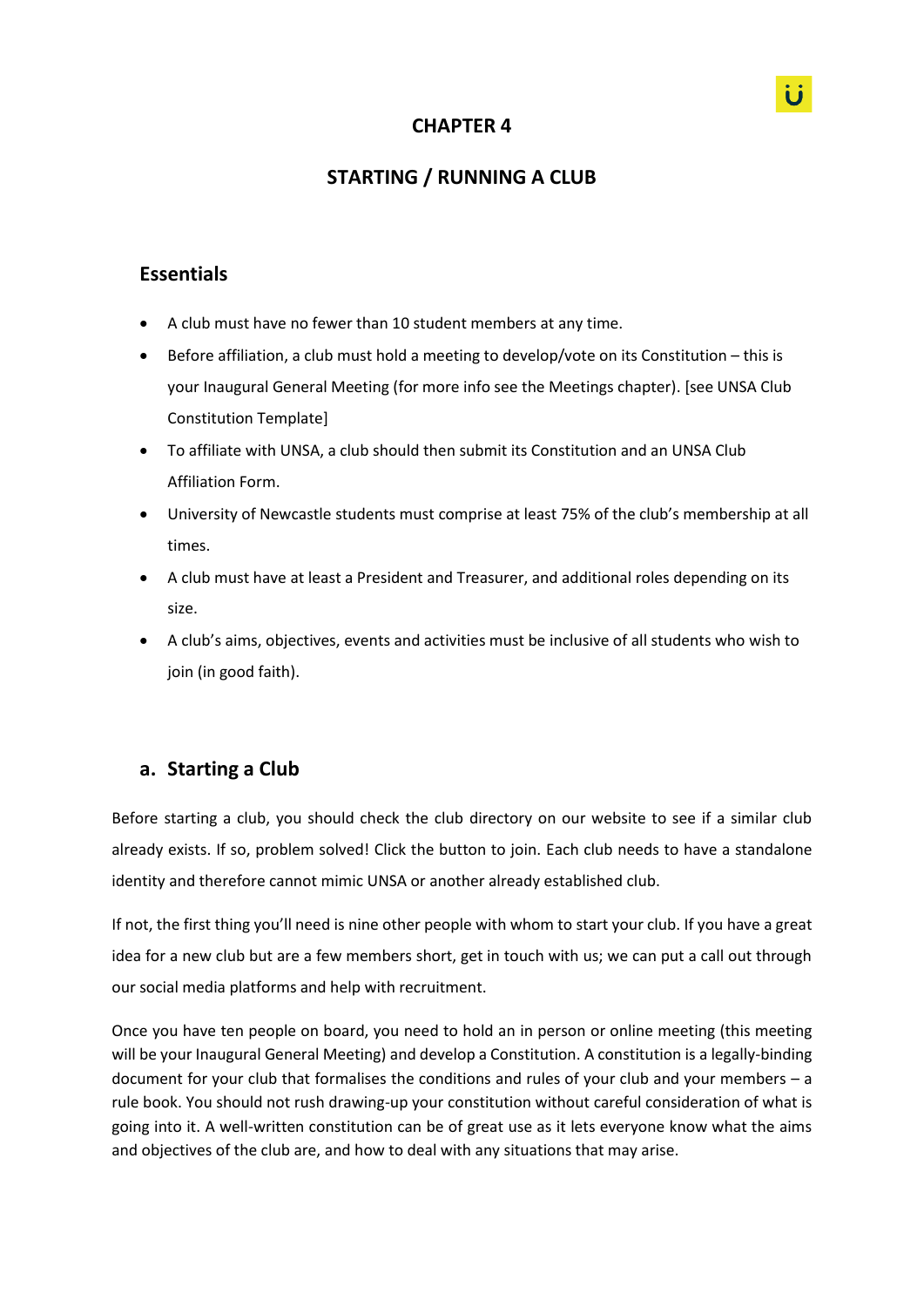

To help you get started, we have an **UNSA Club Constitution Template** that you can download from our website. Read below for more on your Clubs Constitution.

Once you have a Constitution in place, all you need to do is fill out an **UNSA Club Affiliation Form** and submit both to us at **[unsa-clubs@newcastle.edu.au.](mailto:unsa-clubs@newcastle.edu.au)** Your application will be assessed by our clubs team; once it's approved, you're officially an UNSA club! Yay!

If you have any questions or concerns about this process, don't hesitate to get in touch with us. We're here to help.  $\circled{3}$ 

# **b. Club's Constitution**

All club's affiliating with UNSA are required to have a constitution.

UNSA provides a template that covers the basics for your club or society, which can be found under Starting/Running a Club Templates on our website.

Get to know the document, have a copy at meetings, and introduce new exec members to the document straight away. Discuss it in wider club meetings, ask questions and clarify what it means and how it should help guide your club. (If you find that the document no longer suits your direction, see the section below). The exec section should outline the responsibilities and roles and should be used to ensure that these are being filled. Similarly it reminds you of meeting and event requirements for the year.

It is up to you how much you use your constitution, but ultimately it is there to guide you.

If you wish to make changes to your constitution you will need to bring changes to the Annual General Meeting (AGM), or if it cannot wait, you will need to have a Special General Meeting (SGM). Ensure that other exec members and general club members have the opportunity to ask open questions. You may then vote in any changes you'd like to make. Once you've done this make sure to submit your constitutional changed to the UNSA Clubs Officer for approval. This is to just check that your changes are in line with the principles of the UNSA and the clubs code of conduct.

\*Please note there are specific legislative requirements to change the constitution of an incorporated association.

# **c. Club's Aims and Objectives**

As part of your constitution your club will need to decide on the clubs aims and objectives. As part of this you need to consider being inclusive; clubs are open to all University of Newcastle students (in good faith). You'll also need to consider how your club benefits students and what the purpose of your club is (aside from bringing students with a collective interest together). Make sure to describe what your club does, will you be having meetings, stalls, events?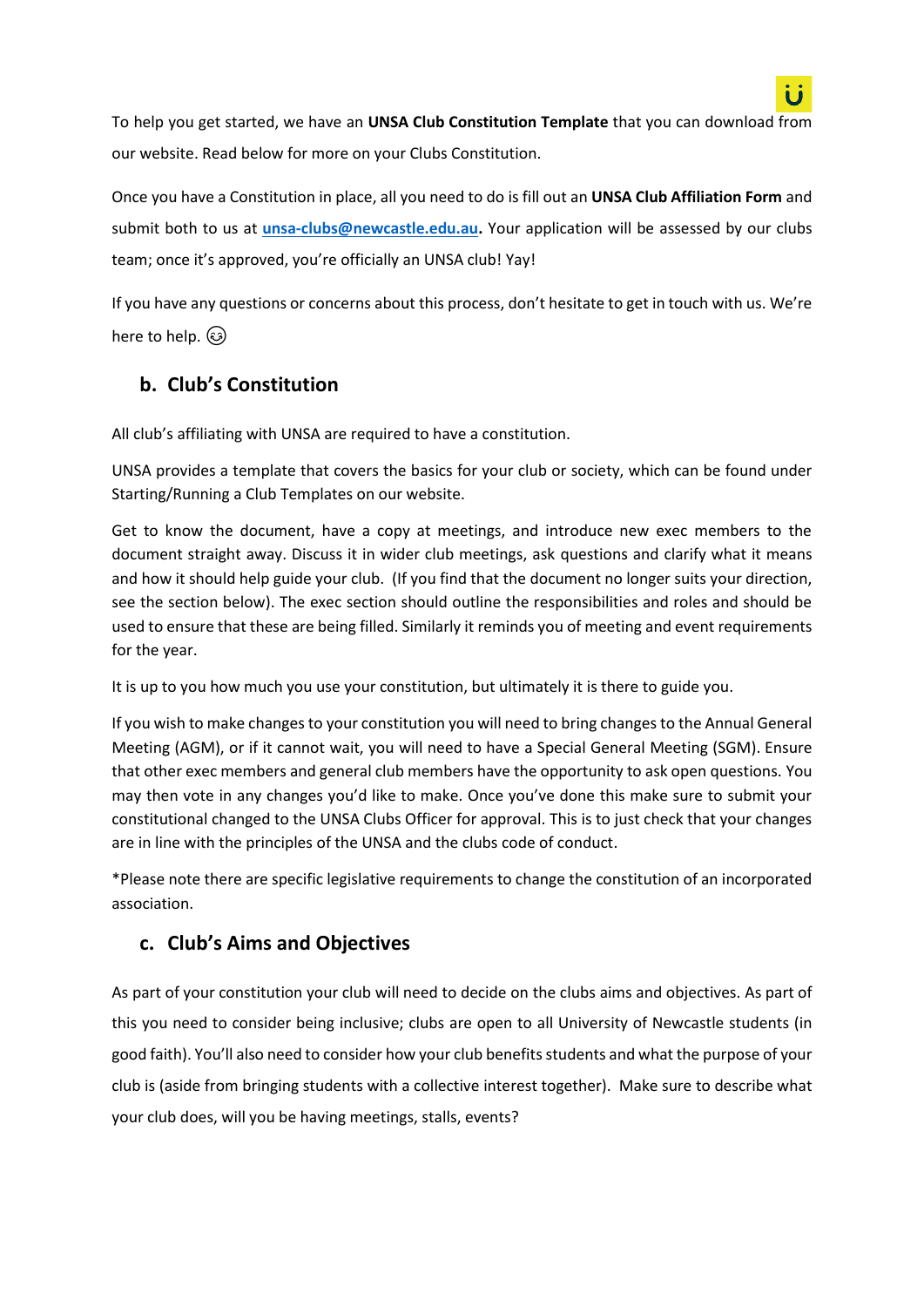

Clubs are here to be welcoming to all students. At UNSA we are about building community and being inclusive. What can your club bring to the UON community? How can you make even one student's experience at university safe, fun, and memorable?

## **d. Affiliation**

In general, UNSA stipulates a minimum standard that clubs must meet, including (but not limited to):

- that your club is run in a democratic fashion
- that all club finances are being used solely for the benefit of all club members clubs cannot operate for financial gain
- the club must have a set of 'rules' that meet UNSA requirements. This is commonly referred to as the club's Constitution
- there are no other existing clubs, programs or initiatives which have a similar name aims and objectives, activities or purpose currently affiliated with UNSA
- once affiliated, the club must operate within the scope of the aims and objectives stated in its constitution

The affiliation process involves the club demonstrating to UNSA that they meet all the minimum requirements.

From time to time there may be a club that UNSA declines to affiliate. To provide oversight of this UNSA has established an Independent Review Panel.

The Independent Review Panel is comprised of the Associate Director Student Experience and Engagement, the Equity & Diversity Coordinator, and a representative from Campus Care. This Independent Panel will review appeals from clubs that have had their affiliation rejected. Both UNSA and the club would be entitled to make submissions to the panel before they meet. The panel would consider the submissions and make a formal recommendation to the UNSA Board. They would be able to share this recommendation with the club Executive and the University if required. The Independent Panel would only be able to make a recommendation and the final decision will still be made by the UNSA Board.

# **e. External affiliation, Sponsorship, Supports, Partnerships & Staff**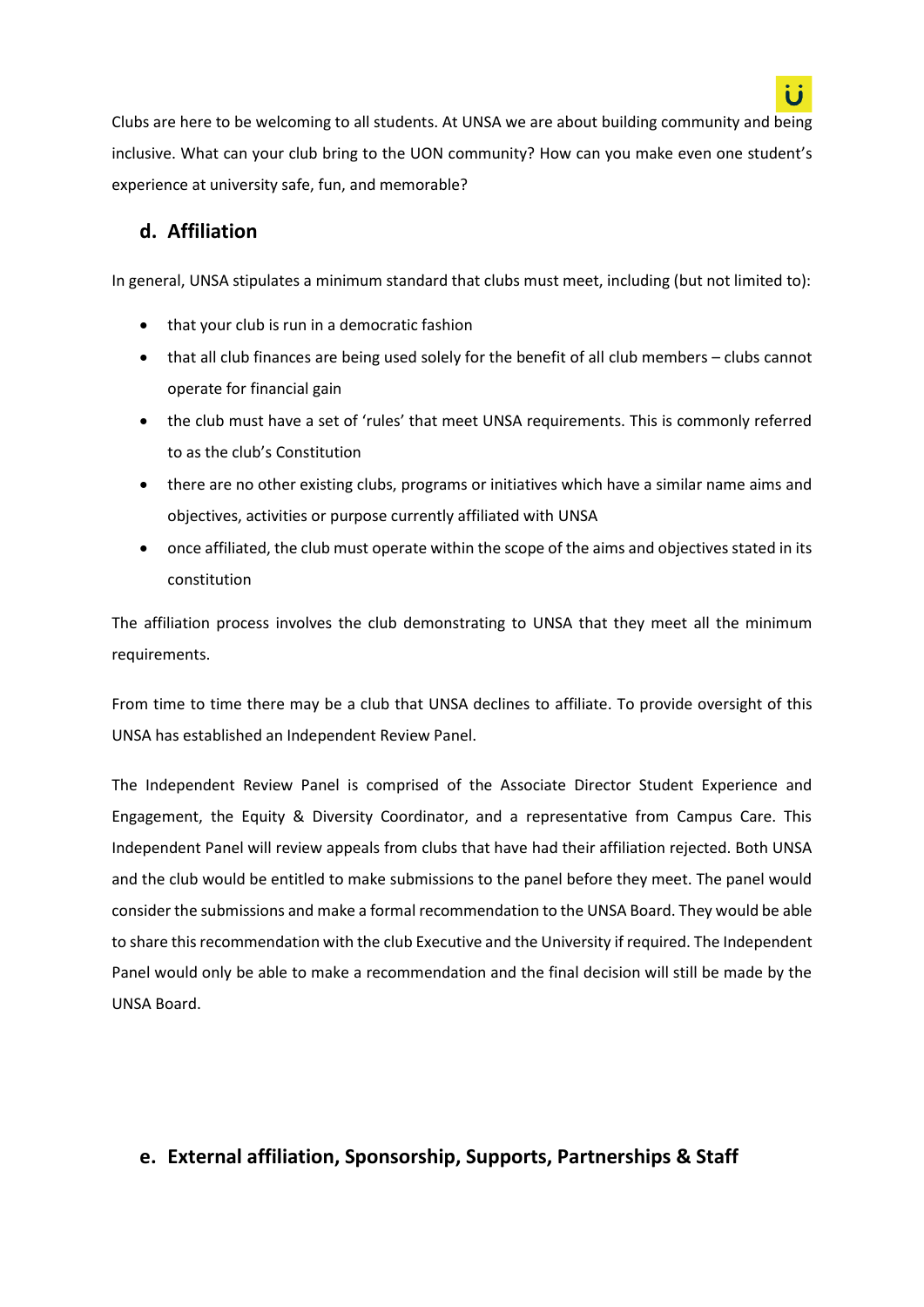UNSA appreciates many clubs will have a variety of stakeholders engaging with their club. UNSA requires a clear understanding of your club and its' operations, therefore UNSA needs to be advised of any; External affiliation, Sponsorship, Supports, Partnerships & Staff (either employed by your club or another entity or seconded to your club). We will need information relating to the nature, purpose and scope of these arrangements. Any External affiliation should be voted in by members and ideally be listed in your Constitution.

In the glossary please define External Affiliation as affiliation with any other entity that is not UNSA.

# **f. Benefits to Affiliation**

While most clubs affiliate with UNSA primarily to receive SSAF funding for their activities [See *Chapter 6: Funding and Finances*], there are a range of other benefits to affiliation. For example:

- Our social media platforms and communications. For example the UNSA website, through which you can advertise and promote your events to all UNSA website users, and other student clubs
- Our student publication, **[Opus Magazine](http://www.unsa.org.au/opus)**, has a wide readership and regularly profiles student clubs.
- We can print posters, flyers and other paper documents (A4 or A3) for you in our office.
- We have an in-house graphic designer who can produce logos or design elements for your club as needed. (Be sure to give us plenty of notice for these, as her workload may vary.)
- We can offer guidance or logistical advice on planning your events!
- Your events will be covered by the University's public liability insurance (provided they have been approved by UNSA).
- We have spaces available for clubs to book and support for booking university managed spaces.
- Qualify to have a stall at O-Week.
- Host one of the UNSA BBQs and have even more exposure to the wider student body!

# **g. Membership**

75% of membership must be current University of Newcastle students. *It is common practice for alumni, community members and non-students to be involved in clubs, but majority of membership must be students.* 

To determine how many active members a club has at any given time (for purposes of re-affiliation, funding approval, etc.), UNSA consults the User list contained within your club's page on our web directory. For this reason, it is critical that you have your members sign up to your club's page, to give an accurate indication of club membership.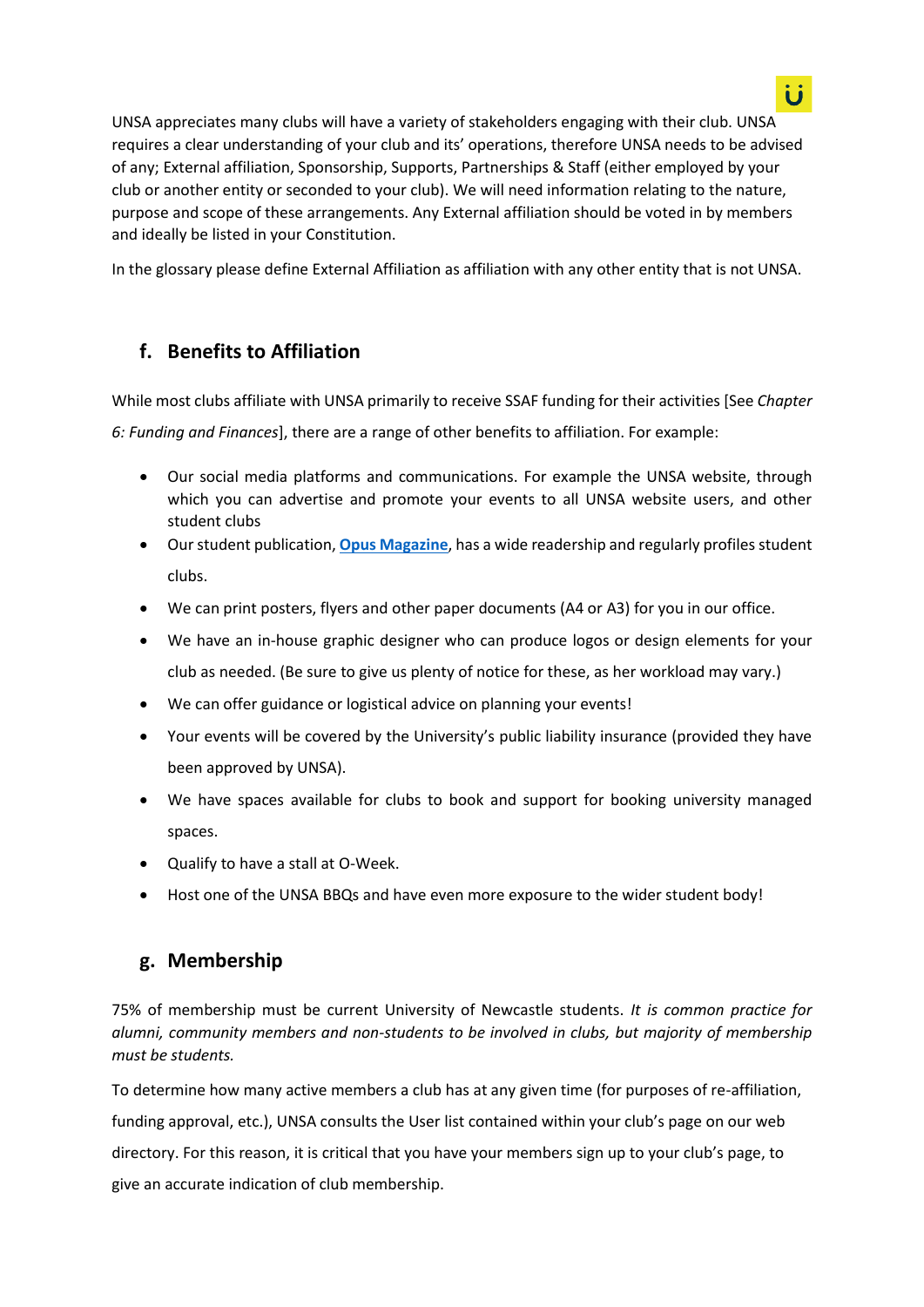Having your members sign up also confers a number of benefits – such as the ability to communicate with them quickly via email and SMS, the ability to share registration and feedback forms, and to receive detailed analytics on their interests and engagement. You are also welcome to continue tracking membership through any other documents and platforms you wish, as long as the list on your club's page is kept up to date.

It is up to the club whether you choose to charge a membership fee or not. Your membership can be totally free – that's your choice. If you want to charge – please specify this in your affiliation form. If charging a membership fee, you need to clearly articulate to people why they are being charged this money and what it's being used for.

If you have any questions about setting up Groups, signing up members or any other element of club page management, please don't hesitate to contact us.

### **h. Anything else I'll need?**

Yes! In order to receive SSAF funding, your President and Treasurer will both need to complete an online **[Generation Governance](https://www.newcastle.edu.au/__data/assets/pdf_file/0007/494251/GENERATION-GOVERNANCE-SELF-ENROLMENT-GUIDE-TO-BLACKBOARD.pdf)** course, and you'll also need to open a bank account in the club's name where funding can be deposited. See *Chapter 6: Funding and Finances* for more information.

While it isn't strictly necessary, we'd also encourage you to create a dedicated email address for club communications. This will help you avoid any loss in communication as your Executive members change over time. See *Chapter 7: Comms and Marketing* for more information.

### **i. Your Executive**

A student club consists of its members (of which at least 75% must be University of Newcastle students) and an elected Executive Committee. All club Executive members must be enrolled University of Newcastle students.

Executive members should be elected at your club's Inaugural General Meeting or Annual General Meeting, to serve for the duration of the following calendar year (January 1 - December 31). If an Executive member resigns from their position at any point, that position may be opened to other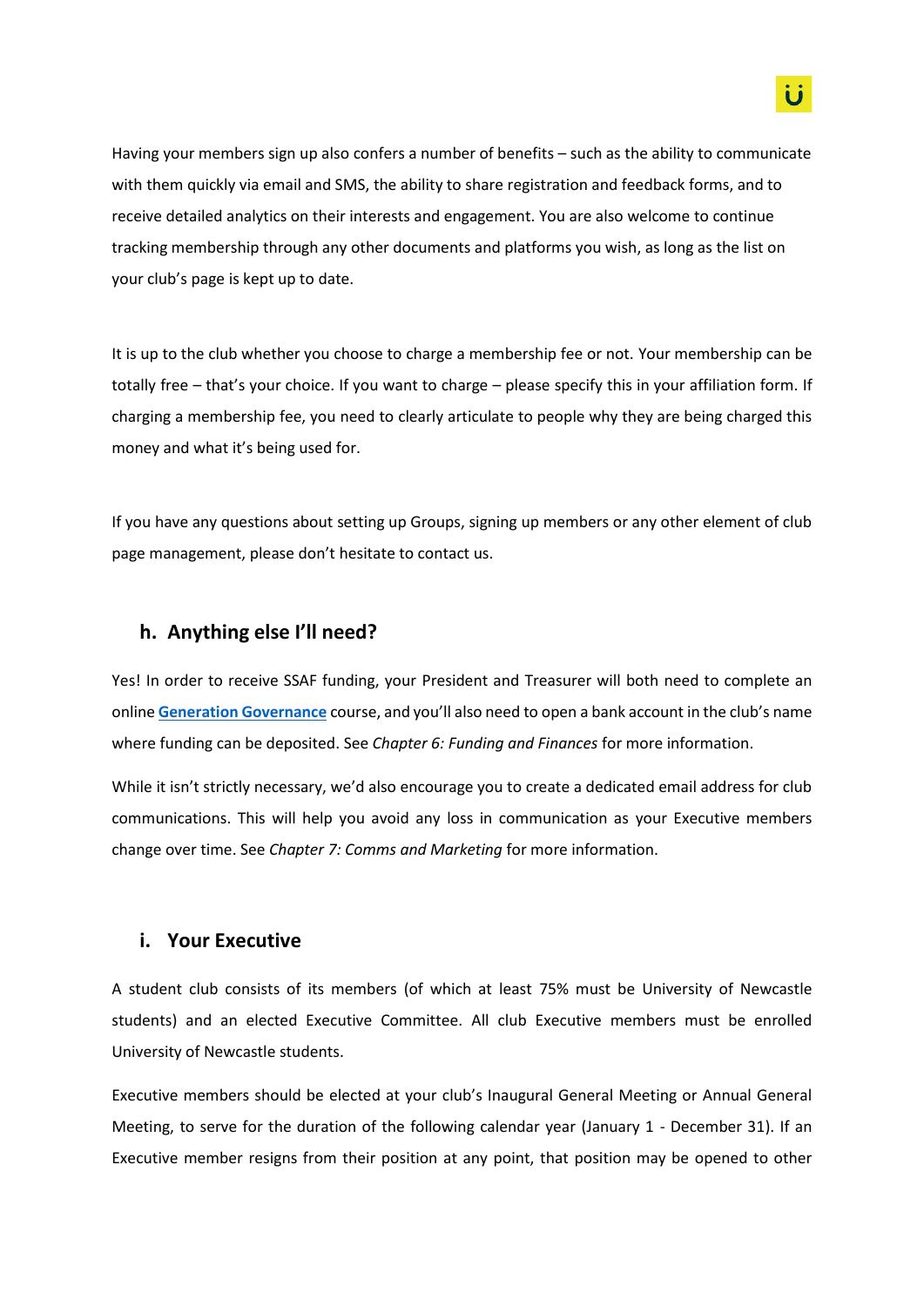

members as a casual vacancy until the next Annual General Meeting. Make sure any outgoing executives clearly explain the role, your clubs constitution and the UNSA's Code of Conduct to any incoming executives.

Your club must have a President and Treasurer regardless of its size, but as your club expands, you can and should create additional roles to maintain good governance (and better share responsibilities among members).

If you're unsure which roles you'll need for a larger club, we would recommend the following:

- A **Vice President** can offer assistance to your President and step into the role whenever they are unavailable.
- A **Secretary** can take minutes at meetings (and help plan them), and may also be in charge of moderating your club's communications or social media.

The Executive Committee is responsible for the management of the club, including its contracts and finances (for which they are personally liable). Executive members are also responsible for liaising with the UNSA Clubs Support Officer and attending all required annual meetings. When new members become part of the Executive, through yearly elections or casual vacancies, make sure you let us know.

## **j. Re-Affiliation**

Applications for re-affiliation should be made before the end of the academic year for the next coming year. Once awarded affiliation status it shall stand until the end of the academic year (one calendar year), unless the affiliation status is revoked or suspended by UNSA.

Affiliation with UNSA expires on December 31 each year; re-affiliation should be completed by February 1. If your Club wishes to participate at O-Week you need to be either in the process of being re-affiliated with UNSA or be re-affiliated by February 1.

You should have all receipts and financial reporting to UNSA by November 30. If you wish to re-affiliate with UNSA, please let us know at this time. We recommend you affiliate with UNSA between November – January  $31^{st}$ .

You do not need to download and complete another UNSA Clubs Affiliation Form.

To re-affiliate, simply send the following through to [UNSA-clubs@newcastle.edu.au:](mailto:UNSA-clubs@newcastle.edu.au)

- 1. A copy of your Annual General Meeting minutes these should clearly show your President's Report, Treasurer's Report and election of your new executive
- 2. The contact details of your new executive
- 3. Your Annual Financial Statement as presented by your treasurer at your AGM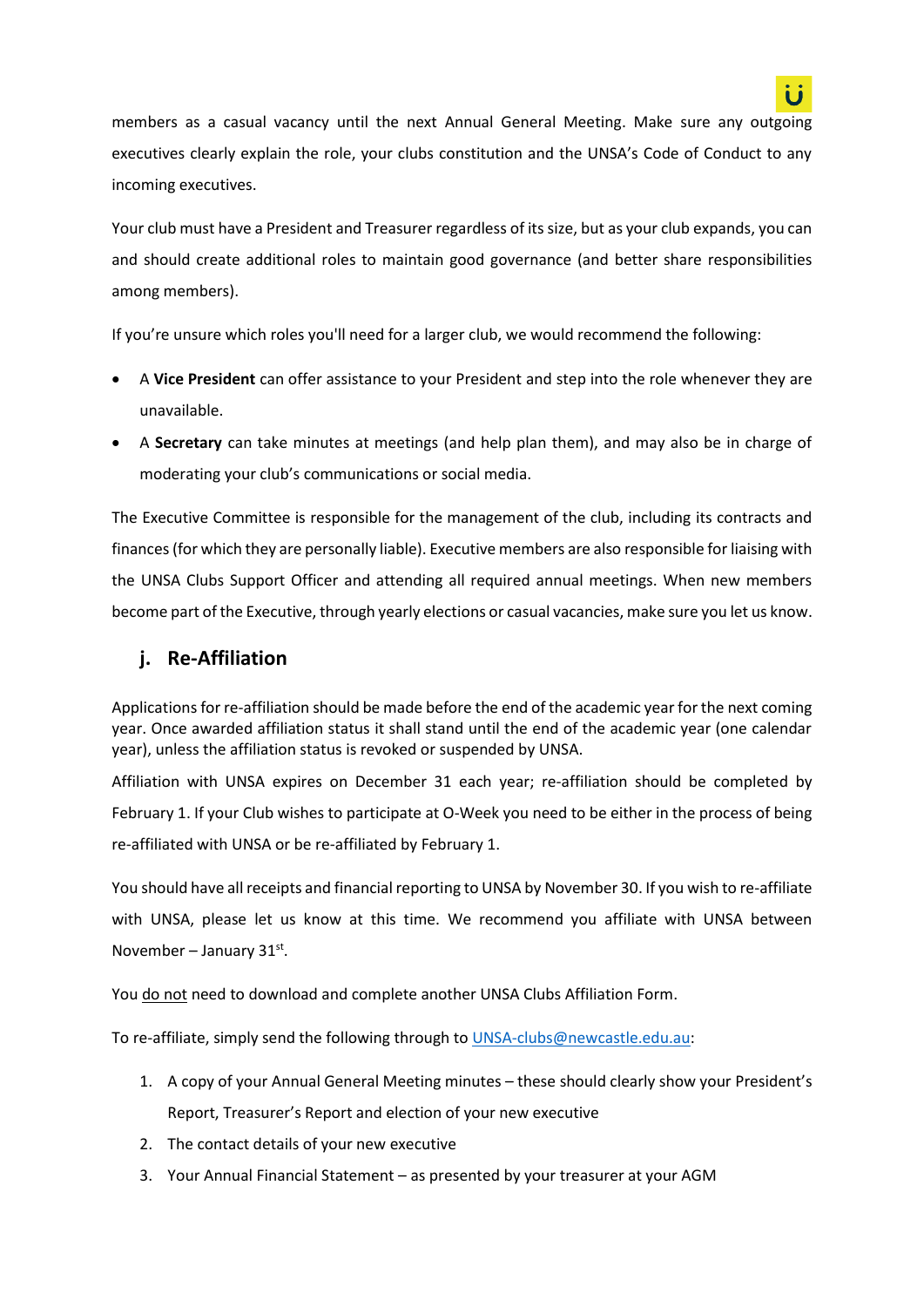- 4. Your completed Clubs & Societies Annual Plan template
- 5. Two completed Generation Governance certificates (for the new members of your executive)
- 6. A copy of UNSA Clubs Code of Conduct which is signed by the incoming President.
- 7. Your updated Constitution (if any changes have been made)

We look forward to having you with us for another year!  $\circled{e}$ 

## **k. Incorporated vs. Unincorporated Clubs**

When an entity (such as UNSA) becomes incorporated, it exists as a legal entity separate to its members. This means that individual members are not legally liable. Student clubs, however, are *unincorporated* associations by default; that is to say, your club does *not* exist as its own legal entity, so it cannot be sued – individual students within it can.

In the unlikely event, then, that something serious occurs at a club meeting or event – such as injury or harassment – then you as an individual may be subject to legal consequences. This is another reason why you need written approval for all events from UNSA and Clubs.Covid: because without it, you have no other protection should anything go terribly wrong.

Becoming an incorporated entity involves submitting an application to ASIC. **[Click this link for more](https://asic.gov.au/for-business/registering-a-business-name/)  [information.](https://asic.gov.au/for-business/registering-a-business-name/)** We do not ordinarily require our clubs to become incorporated as part of their affiliation – but if your club has sufficient size (hundreds of members) or wealth (roughly \$100,000 or more), we would strongly recommend that you consider it to protect yourselves as Executive members.

These UNSA Club Guidelines are written specifically for unincorporated clubs; if you are incorporated, there may be significant changes to your governance, procedural and reporting requirements.